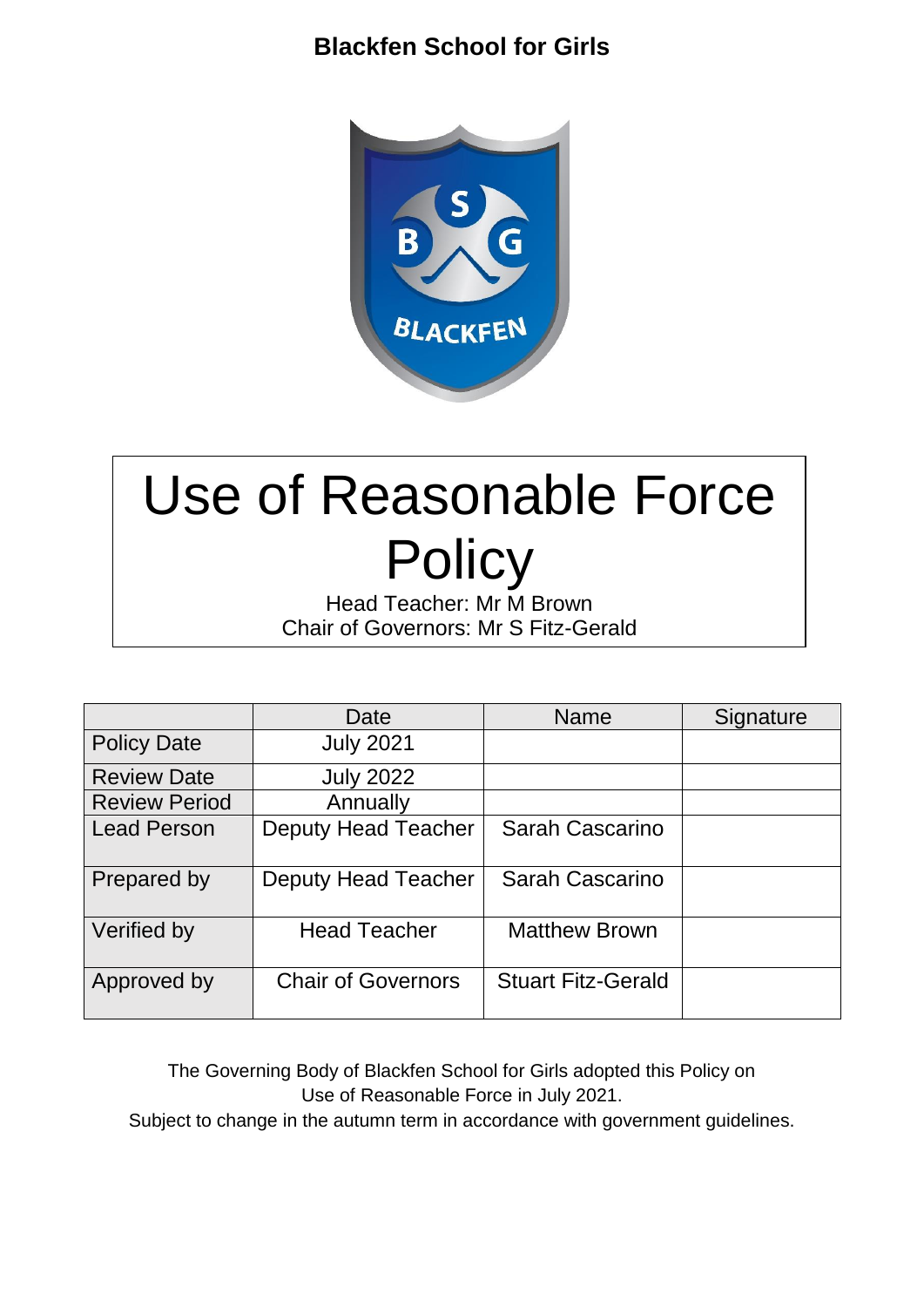## **Blackfen School for Girls**

#### **Statutory statement:**

Blackfen School provides a written statement of general principles to guide the head teacher in determining measures to promote good behaviour in the school and review it with governors every year. This policy forms part of our Behaviour Charter (September 2019) and is linked to the nonstatutory advice from the Department for Education (July 2013) and Keeping Children Safe in Education (2018).

#### **Rationale:**

The purpose of this policy is to provide clarification on the use of force by staff to ensure that they feel confident about using this power. Reasonable force covers the broad range of actions used by most teachers at some point in their career that involve a degree of physical contact with students.

#### **Outcomes:**

A positive attitude to learning leads to success. Good behaviour has a positive impact on the life of the school community. Our expectation is that all students have respect for each other, the environment and themselves. Good behaviour ensures a safe school for all. Sometimes reasonable force is necessary and this covers the broad range of actions used that may involve a degree of contact with students.

#### **Procedures:**

Reasonable force can be used to prevent students from hurting themselves or others, from damaging property, or from causing disorder. It is unlawful to use force as a punishment.

Reasonable force can be used for two main purposes – to control students or restrain them.

The decision on whether or not to physically intervene is down to the professional judgement of the staff member concerned and should always depend on the individual circumstances.

The member of staff should use their judgement and consider the student's behaviour and level of risk at the time of the incident, the degree of force used, the effect on the student or member of staff and the student's age.

Reasonable force can be used:

- To remove disruptive students from the classroom where they have refused to follow an instruction to do so.
- To prevent a student behaving in a way that disrupts a school event or a school trip or visit.
- To prevent a student leaving a classroom where allowing the student to leave would risk their safety or lead to behaviour that disrupts the behaviour of others.
- To prevent a student from attacking a member of staff or another student, or to stop a fight.
- To restrain a student at risk of harming themselves through physical outbursts.

This policy acknowledges that there is a legal duty to make reasonable adjustments for disabled children, children with SEN and children with a medical condition.

It is not illegal to touch a student. There are occasions when physical contact, other than reasonable force, with a student is proper and necessary. These may include (in the context of Blackfen):

- Comforting a distressed student.
- Congratulating or praising a student.
- Demonstrating the use of a musical instrument.
- Demonstrating exercises or techniques during PE lessons or sports coaching.
- Giving first aid.